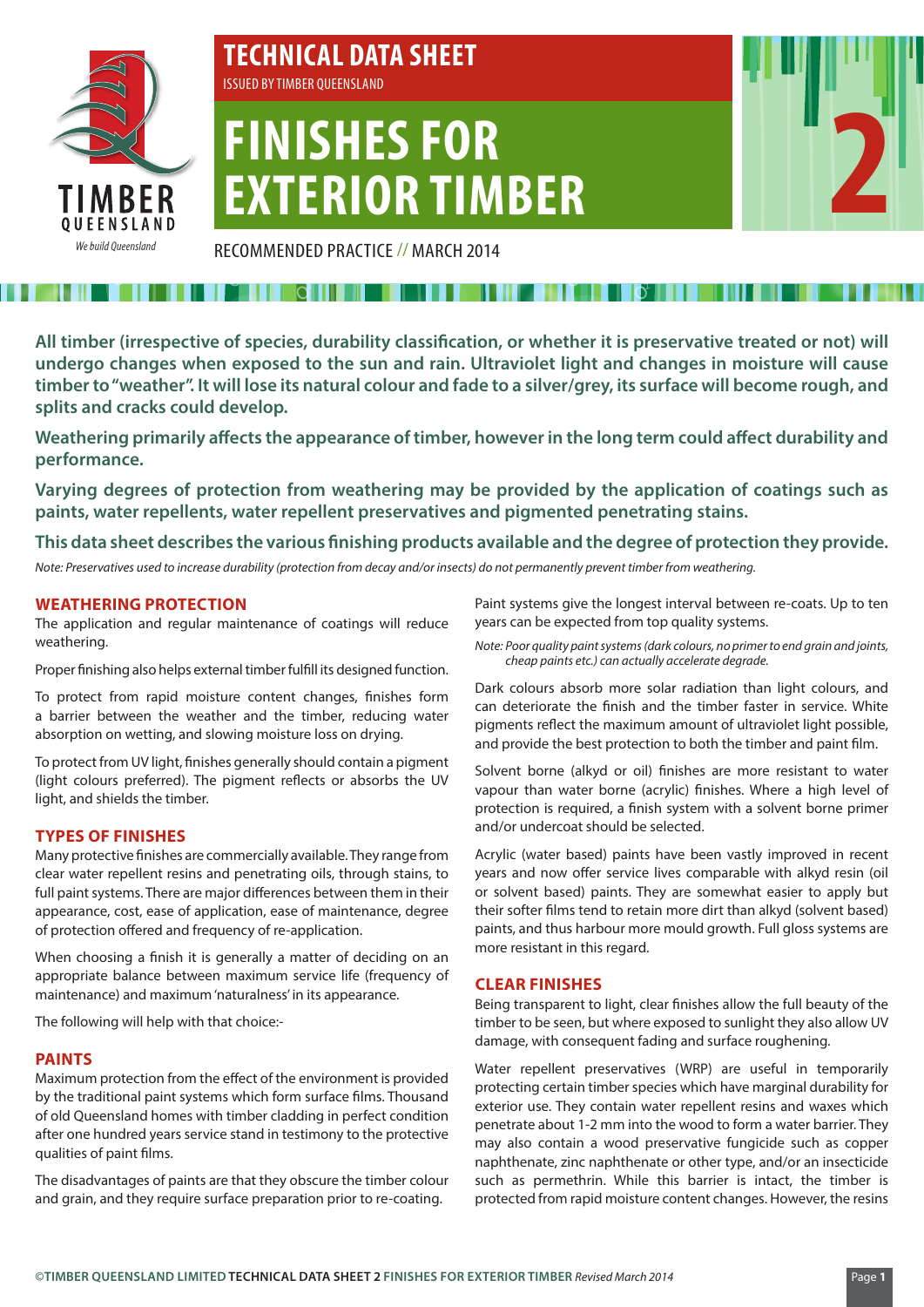and waxes are degraded by atmospheric oxidation (accelerated by the action of sunlight), and usually are effective for periods of six to 18 months, depending on the degree of weather exposure. Reapplication however is a simple procedure, involving a minimum of surface preparation.

Most clear film type finishes (varnishes, clear polyurethanes, epoxies etc.) generally give insufficient service life to recommend them for external use. However, water based and solvent (oil) based clear finishes, with UV absorber additives are available, which may provide limited protection as long as they are regularly re-applied and maintained.

# **TRANSPARENT TIMBER FINISHES**

Transparent timber finishes can be used to maintain the natural colour and appearance of timber, allowing the grain and texture to be seen. Transparent timber finishes produce a highly serviceable finish for exterior timber that is able to withstand foot traffic so they are suitable for decking, walkways, steps and other walk-on surfaces. Unlike clear finishes, transparent timber finishes contain a small amount of pigment to provide better protection from the effects of UV light, which makes them longer lasting than clear finishes. Transparent timber finishes are available in both water based and oil based. Oil based products will penetrate more deeply into the timber, but water based products provide much longer protection by both penetrating and sealing the timber surface to help protect from water. With ongoing advancements in water based technology, water based finishes are longer lasting than their oil based equivalents.

#### **STAINS**

An attractive natural appearance may be achieved using penetrating stains. They allow the grain and texture of the timber to be seen, and are available in a wide range of colours to match or change the original colour of the timber species in use (as with paints, pale colours preferred).

Stains contain dyes or pigments which minimise the effects of UV light. They offer greater protection and a longer maintenance interval than clear finishes, providing they also contain some water repellent compounds. Both water based and solvent based stain formulations are available.

Penetrating stains which do not build up a surface film are easy to maintain. When they lose their effectiveness (after about two to four years, depending on exposure), a simple washing of the surface is all that is necessary before re-application.

# **SUBSTRATE**

Timber species and timber based products have different characteristics which could influence the choice of finish. The following should be considered:-

- **·** *density* higher density species (e.g. most hardwoods) are less prone to absorb moisture and solvents and therefore film coatings (paints) are generally best, lower density species (e.g. softwoods) readily absorb stains.
- **·** *texture* fine, smooth grains and textures are best for paints, and course grains best for penetrating stains.
- **·** *seasoning* seasoned timber is best for paint finishes.
- **·** *dressed timber* painting is best on dressed timber.
- **·** *unseasoned sawn timber* stains perform well.
- **·** *weathered timber* staining is preferable on weathered and worn surfaces. (Surfaces to be brushed clean) Painting will require substantial surface preparation such as filling and sanding.

# **APPLICATION OF FINISHES**

The manufacturers' recommendations with respect to surface preparation, sealing, priming, number of coats, spreading rates, frequency between coats, weather conditions at time of application etc. should be followed to achieve maximum life and performance. The following table shows typical applications.

#### **SURFACE PREPARATION**

The surface should be free of loose material before painting or staining. All dust, sawdust, grease and surface deposits of preservative should be removed.

| <b>Finishing System</b>                                                            | Cladding*             |          | Decking*              |          | <b>Exterior Joinery</b>      |          | <b>Framing</b>        |          |
|------------------------------------------------------------------------------------|-----------------------|----------|-----------------------|----------|------------------------------|----------|-----------------------|----------|
|                                                                                    | Hardwood<br>& Cypress | Softwood | Hardwood<br>& Cypress | Softwood | <b>Hardwood</b><br>& Cypress | Softwood | Hardwood<br>& Cypress | Softwood |
| Primer + Undercoat + minimum<br>2 coats solvent borne or water<br>borne paint      | Y                     | Y        | Y                     | Y        | Y                            | Y        | Y                     | Υ        |
| Primer + minimum 2 coats water<br>borne paint (solid stain)                        | Y                     | Y        | Y                     | Y        | Y                            | Y        | Υ                     | Υ        |
| $WRP + 2$ coats solvent borne or<br>water borne semi transparent<br>stain          | Y                     | Y        | Y                     | Y        | Y                            | Y        | Y                     | Υ        |
| Minimum 2 coats water borne or<br>solvent borne semi transparent<br>stain          | Y                     | Υ        |                       |          |                              |          | Υ                     |          |
| Minimum 2 coats semi<br>transparent water borne or<br>solvent borne decking finish | Y                     | Y        | Y                     | Y        | Y                            | Y        | Υ                     | v        |
| Minimum 3 coats clear exterior<br>water borne or solvent borne<br>varnish**        | Y                     | Υ        |                       |          | Υ                            | Υ        |                       |          |

*NOTES: \*Refer to other Technical Data Sheets for more detailed finishing recommendations for decking, cladding etc. \*\*Will require frequent re-application.*